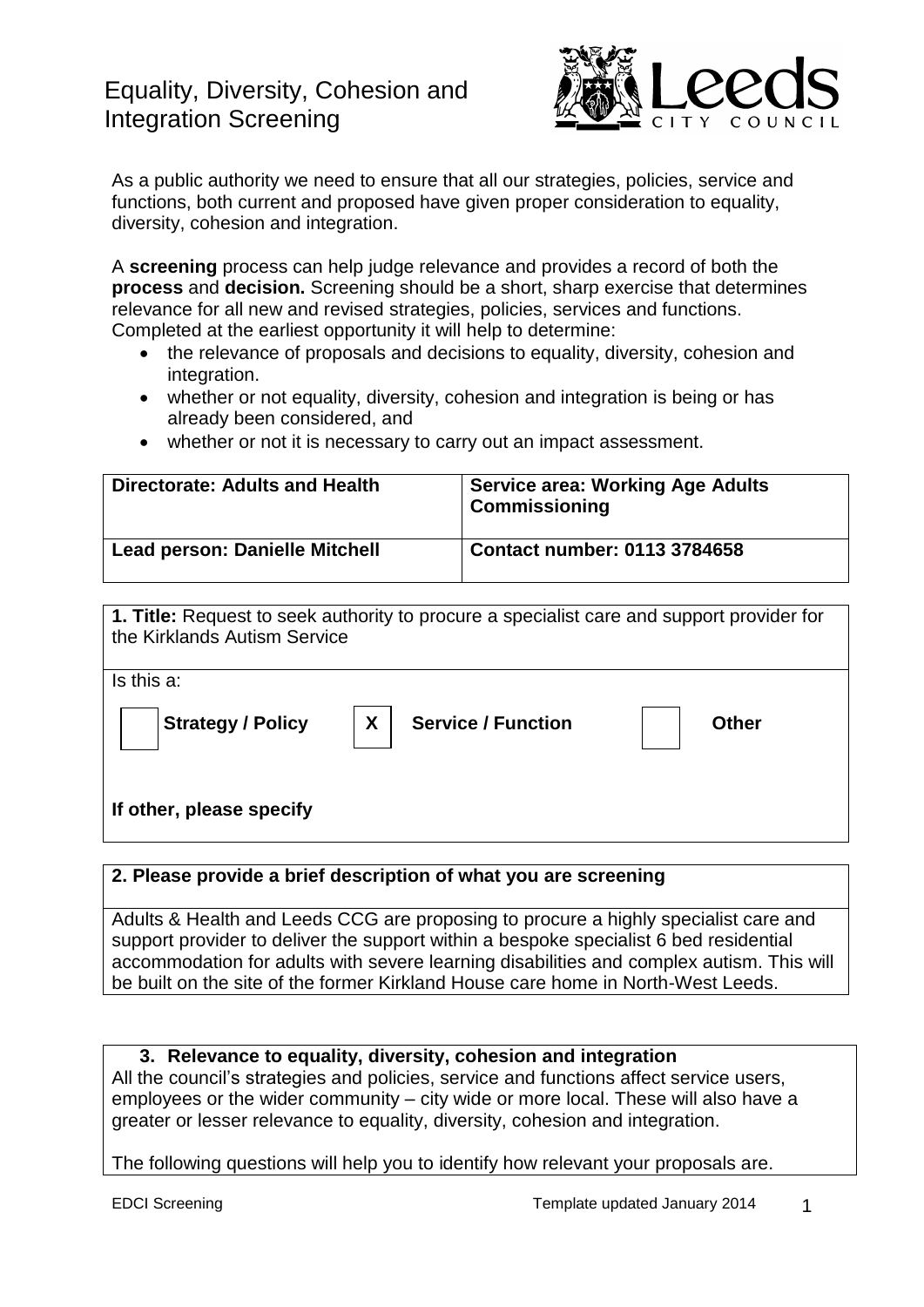When considering these questions think about age, carers, disability, gender reassignment, race, religion or belief, sex, sexual orientation. Also those areas that impact on or relate to equality: tackling poverty and improving health and well-being.

| <b>Questions</b>                                                     | Yes | <b>No</b> |
|----------------------------------------------------------------------|-----|-----------|
| Is there an existing or likely differential impact for the different |     | <b>No</b> |
| equality characteristics?                                            |     |           |
| Have there been or likely to be any public concerns about the        | Yes |           |
| policy or proposal?                                                  |     |           |
| Could the proposal affect how our services, commissioning or         | Yes |           |
| procurement activities are organised, provided, located and by       |     |           |
| whom?                                                                |     |           |
| Could the proposal affect our workforce or employment                |     | <b>No</b> |
| practices?                                                           |     |           |
| Does the proposal involve or will it have an impact on               | Yes |           |
| Eliminating unlawful discrimination, victimisation and<br>$\bullet$  |     |           |
| harassment                                                           |     |           |
| Advancing equality of opportunity<br>$\bullet$                       |     |           |
| Fostering good relations                                             |     |           |

If you have answered **no** to the questions above please complete **sections 6 and 7**

If you have answered **yes** to any of the above and;

- Believe you have already considered the impact on equality, diversity, cohesion and integration within your proposal please go to **section 4.**
- Are not already considering the impact on equality, diversity, cohesion and integration within your proposal please go to **section 5.**

# **4. Considering the impact on equality, diversity, cohesion and integration**

If you can demonstrate you have considered how your proposals impact on equality, diversity, cohesion and integration you have carried out an impact assessment.

Please provide specific details for all three areas below (use the prompts for guidance).

 **How have you considered equality, diversity, cohesion and integration?** (**think about** the scope of the proposal, who is likely to be affected, equality related information, gaps in information and plans to address, consultation and engagement activities (taken place or planned) with those likely to be affected)

The aim of the project is to allow adults with severe learning disabilities and complex autism the opportunity to live a fulfilled life in the community rather than in an in-patient hospital environment. This includes enabling hospital discharge into a community setting as well as preventing hospital admissions/out of area placements. This scheme supports the Best Council Plan in relation to Housing and Health & Wellbeing through:

 "Providing the right housing options to support vulnerable residents to remain active and independent"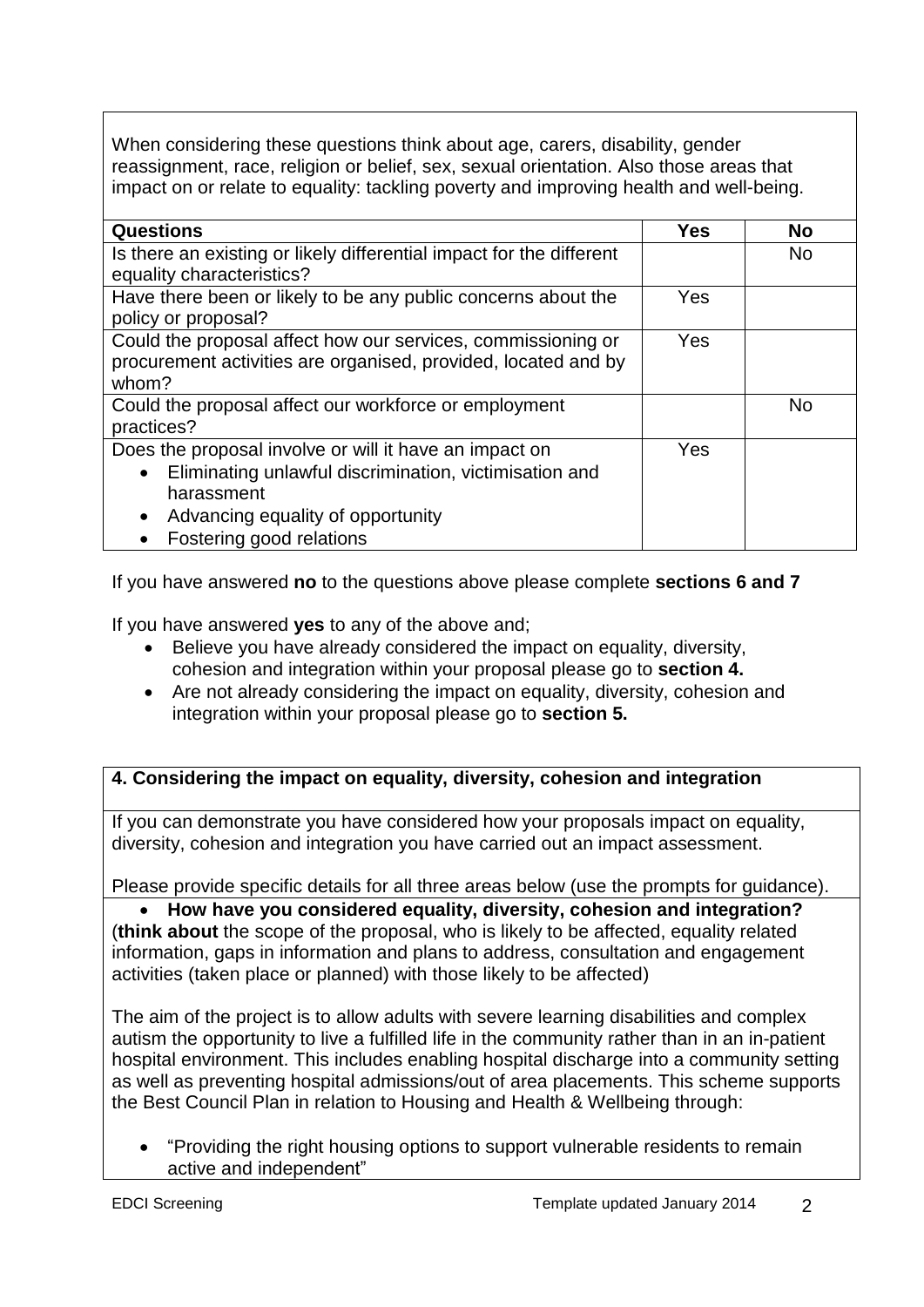"Working as a system to ensure people get the right care, from the right people in the right place"

The scheme also helps to tackle social isolation and health inequalities for adults with learning disabilities and autism.

# *Consultation & Engagement*

Written briefings on the proposed scheme have been provided to the Executive Member for Health, Wellbeing & Adults, and to the local ward members who are supportive of the plans.

As well as being the result of extensive discussions between Adults and Health and NHS partners, the need for a service which will both prevent adults with autism being placed outside of Leeds and allow people in out of area placements to return has been consistently raised by relatives and carers of children and adults with learning disabilities and autism.

The care managers working with the Transforming Care Programme (TCP) cohort of individuals have been heavily involved ensuring effective co-production to ensure the proposed environment and support will be bespoke to meet individual need. Individuals, their families and the current support staff have contributed to a person-centred plan for each individual. Best interest decisions will be made for individuals including place of residence and support, ensuring individuals are fully consulted in accessible formats taking into account any previously expressed wishes, and they are put at the centre of all decision making.

The project has a stakeholder engagement plan to ensure that there will be continued involvement of potential residents, relatives, carers, experts by experience and relevant professionals will be involved in the development of the building plans and service specification for the provision of care.

## **Key findings**

(think about any potential positive and negative impact on different equality characteristics, potential to promote strong and positive relationships between groups, potential to bring groups/communities into increased contact with each other, perception that the proposal could benefit one group at the expense of another)

The project will help bring communities together by promoting integration of individuals with severe learning disabilities and complex autism into the community, creating opportunities for interaction between these individuals and the general public. The project will also offer equality of opportunity for individuals with learning disabilities to access mainstream community facilities and services, as well as the opportunity to live a more fulfilled and less isolated life.

The service will be open to a wide age range of adults from 16 upwards.

The facility will also provide emergency respite care providing family carers a break in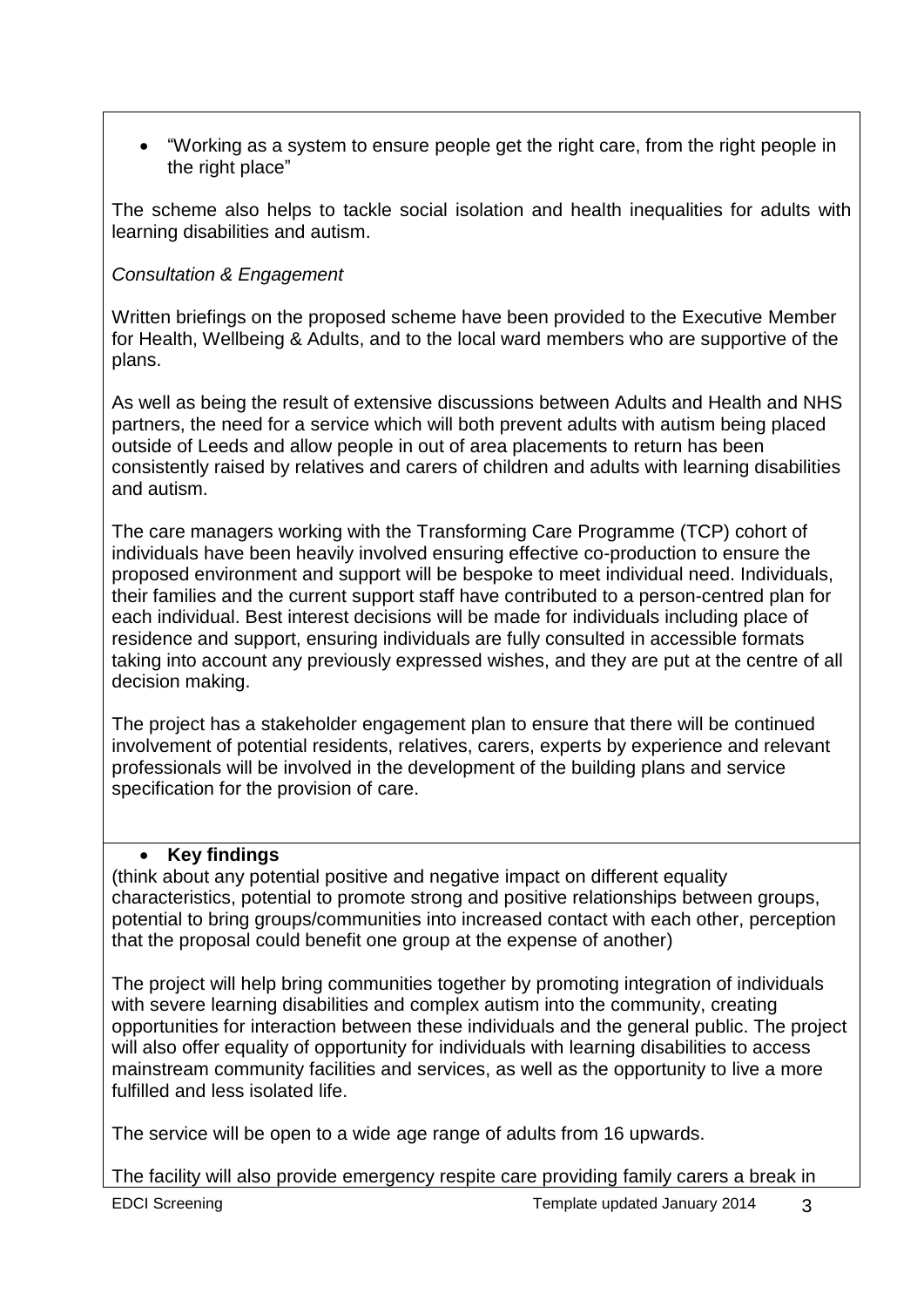times of crises.

#### **Actions**

**(think about** how you will promote positive impact and remove/ reduce negative impact)

There will be consultation with local residents and ward members to help counter or dispel any possible negative pre-conceptions about the service and the cohort of individuals moving into the service.

Commissioners will ensure that appropriate policies and procedures are in place with the care and support providers as part of the commissioning process.

| 5. If you are not already considering the impact on equality, diversity, cohesion and<br>integration you will need to carry out an impact assessment. |     |  |
|-------------------------------------------------------------------------------------------------------------------------------------------------------|-----|--|
| Date to scope and plan your impact assessment:                                                                                                        | N/A |  |
| Date to complete your impact assessment                                                                                                               |     |  |
| Lead person for your impact assessment<br>(Include name and job title)                                                                                |     |  |

| 6. Governance, ownership and approval                                        |                                                     |             |  |  |
|------------------------------------------------------------------------------|-----------------------------------------------------|-------------|--|--|
| Please state here who has approved the actions and outcomes of the screening |                                                     |             |  |  |
| <b>Name</b>                                                                  | Job title                                           | <b>Date</b> |  |  |
| Caroline Baria                                                               | Deputy Director-<br><b>Integrated Commissioning</b> | 28.03.22    |  |  |
| Date screening completed                                                     |                                                     |             |  |  |
|                                                                              |                                                     | 28.03.2022  |  |  |

#### **7. Publishing**

Though **all** key decisions are required to give due regard to equality the council **only** publishes those related to **Executive Board**, **Full Council, Key Delegated Decisions** or a **Significant Operational Decision.**

A copy of this equality screening should be attached as an appendix to the decision making report:

- Governance Services will publish those relating to Executive Board and Full Council.
- The appropriate directorate will publish those relating to Delegated Decisions and Significant Operational Decisions.
- A copy of all other equality screenings that are not to be published should be sent to [equalityteam@leeds.gov.uk](mailto:equalityteam@leeds.gov.uk) for record.

Complete the appropriate section below with the date the report and attached screening was sent: